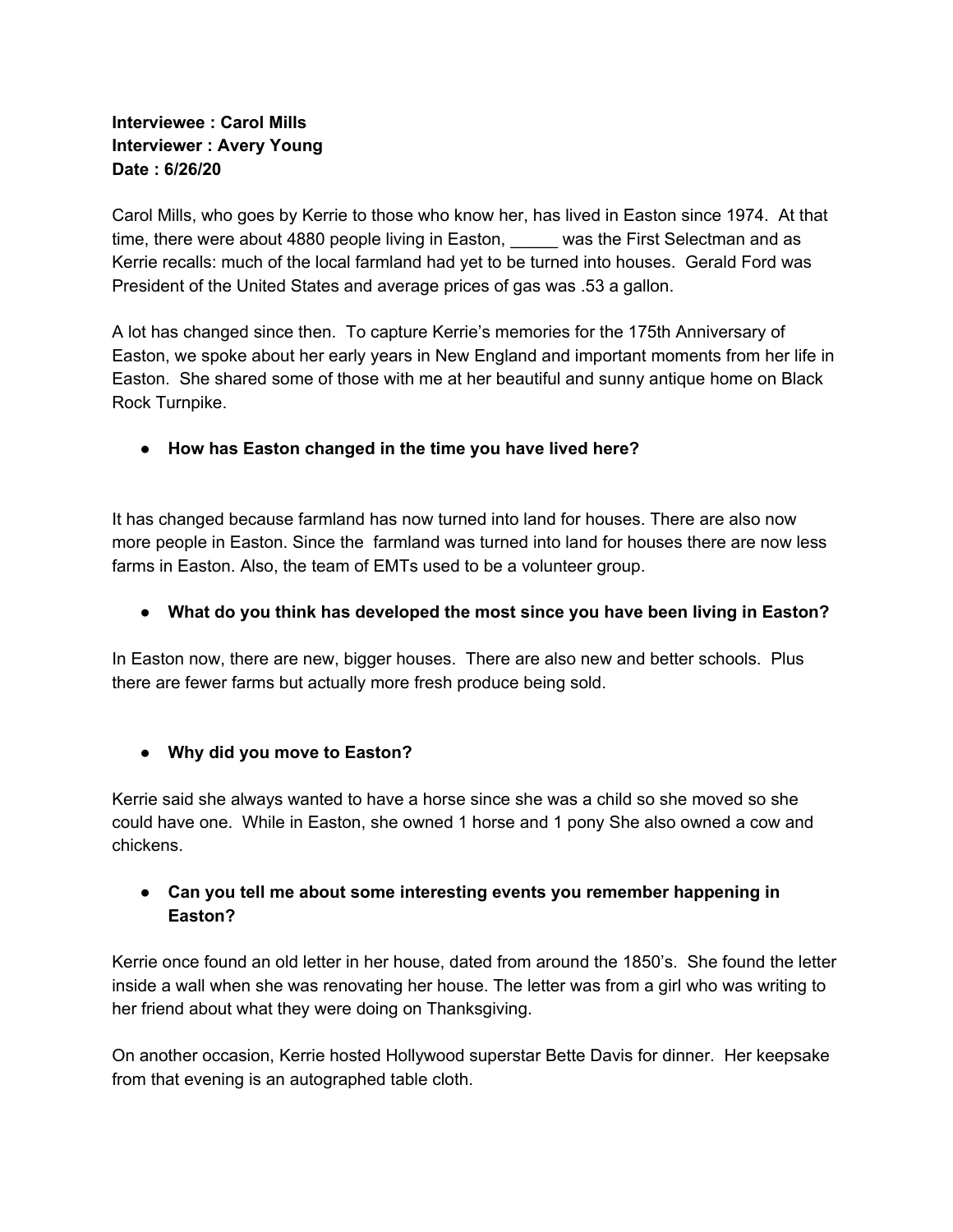## **● What has been your happiest memory of your life here in Easton?**

Kerrie says she was happiest in Easton knowing she had fulfilled her wish of owning lots of animals.

#### **● How does Easton compare to other places you have lived?**

Kerrie has lived in larger cities, so Easton is much smaller, rural and has fewer people. As a result, Easton also has smaller schools than other places Kerrie has lived.

## **● Did you live here during major events in American history?**

Kerrie lived in Easton through the events of 9.11, and the school shooting at Sandy Hook Elementary School.

## **● What is your vision for Easton in the future?**

She hopes that there will be a small shopping center in Easton.

*Kerrie also shared more about her life, her work and her family. Kerrie's husband Peter is an artist, who loves to work from his studio on their property.*

# **● What do you do for a living?**

Kerrie worked at The University of Connecticut as the Director of Admissions for 18 years. She also worked for Internationals Student Exchange for five years.

Kerrie worked in the art business for several years. She was also in the Peace Corps in Chile for two years.

#### **● How did you meet your spouse?**

She met her first husband in college and they were married for 30 years. She met her second husband when she was working in the art business and they are currently married for 20 years.

**● Who has been the most important person in your life?** Her husband, Peter and her son.

**● What is your earliest memory?**